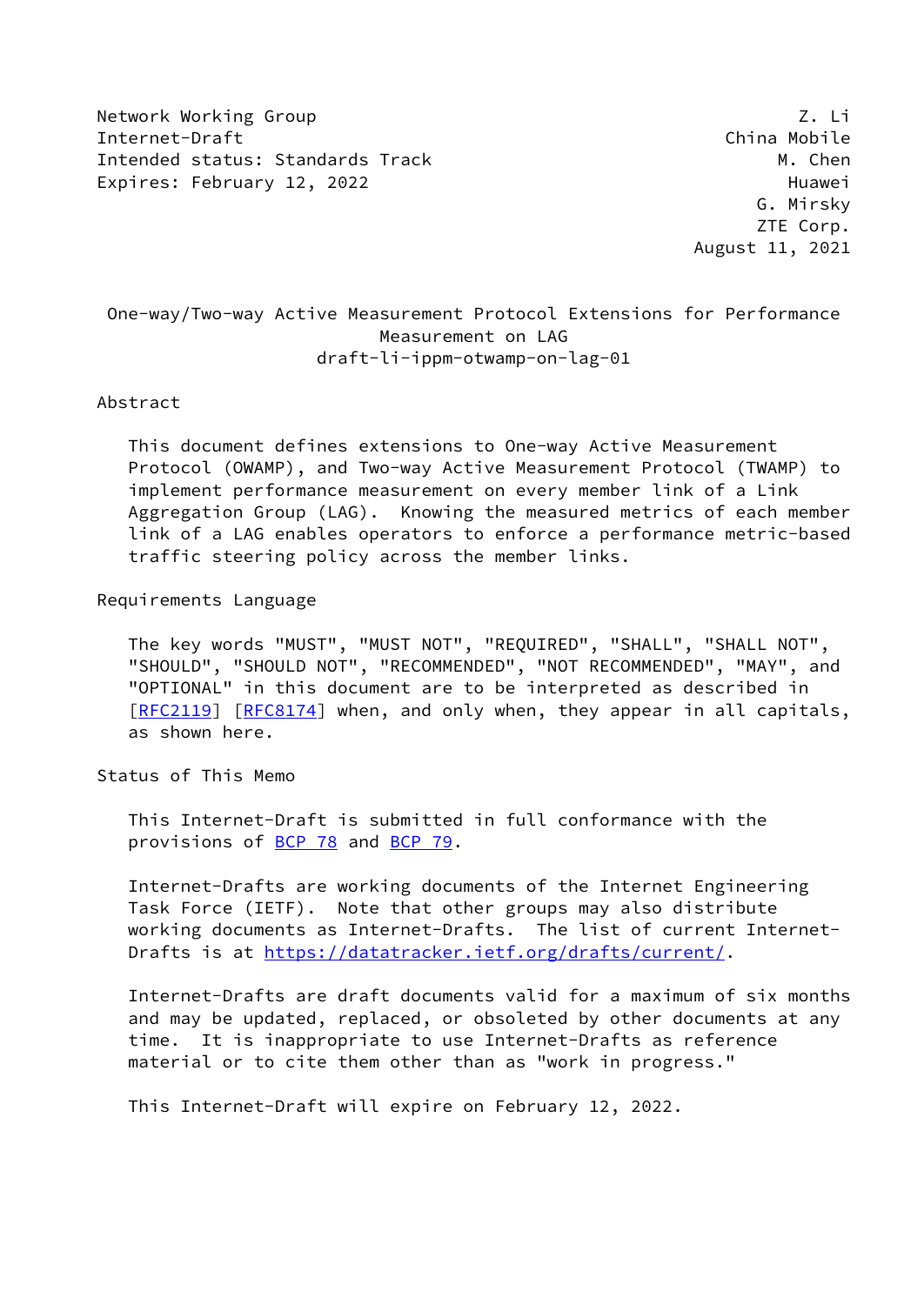<span id="page-1-1"></span>Internet-Draft 0/TWAMP PM on LAG August 2021

Copyright Notice

 Copyright (c) 2021 IETF Trust and the persons identified as the document authors. All rights reserved.

This document is subject to **[BCP 78](https://datatracker.ietf.org/doc/pdf/bcp78)** and the IETF Trust's Legal Provisions Relating to IETF Documents [\(https://trustee.ietf.org/license-info](https://trustee.ietf.org/license-info)) in effect on the date of publication of this document. Please review these documents carefully, as they describe your rights and restrictions with respect to this document. Code Components extracted from this document must include Simplified BSD License text as described in Section 4.e of the Trust Legal Provisions and are provided without warranty as described in the Simplified BSD License.

## Table of Contents

|                                    |  |  | $\overline{2}$ |
|------------------------------------|--|--|----------------|
| 2.                                 |  |  | $\overline{3}$ |
| 3.                                 |  |  | $\overline{4}$ |
| 3.1.                               |  |  | $\overline{4}$ |
| 3.2.                               |  |  | $\overline{4}$ |
| 4.                                 |  |  | $\overline{5}$ |
| 4.1.                               |  |  | $\overline{5}$ |
| 4.2.                               |  |  | $\overline{5}$ |
|                                    |  |  | $\overline{5}$ |
| Reflector Behavior<br>4.2.2.       |  |  | 8              |
| 5.                                 |  |  | 12             |
| Mico OWAMP-Control Command<br>5.1. |  |  | 12             |
| Mico TWAMP-Control Command<br>5.2. |  |  | 12             |
| <u>6</u> .                         |  |  | 12             |
| 7.                                 |  |  | 12             |
| 8.                                 |  |  | 12             |
| Normative References<br>8.1.       |  |  | 12             |
| Informative References<br>8.2.     |  |  | 13             |
| Authors' Addresses                 |  |  | 13             |

### <span id="page-1-0"></span>[1](#page-1-0). Problem Statement

Link Aggregation Group (LAG), as defined in [\[IEEE802.1AX](#page-13-5)], provides mechanisms to combine multiple physical links into a single logical link. This logical link offers higher bandwidth and better resiliency, because if one of the physical member links fails, the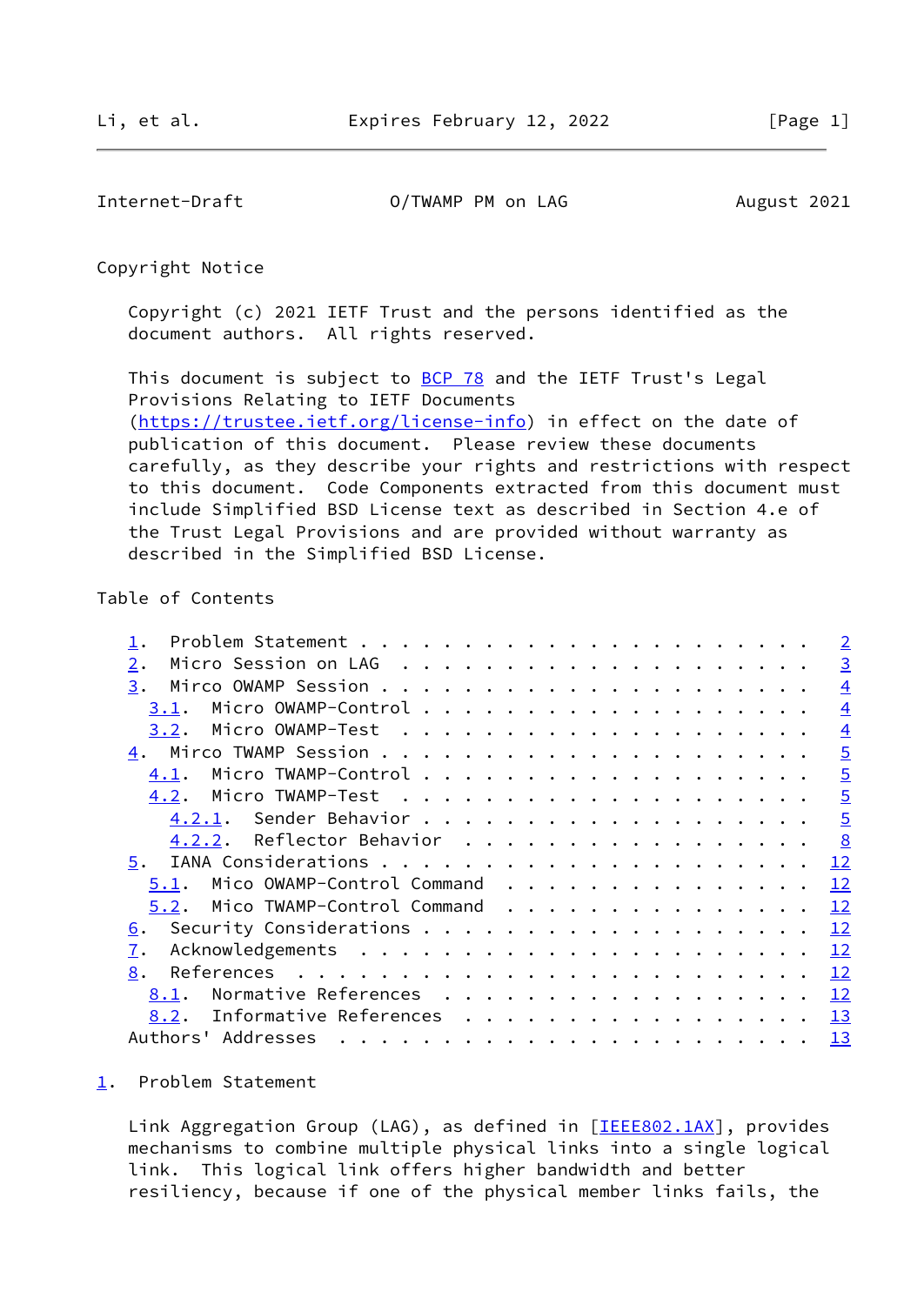aggregate logical link can continue to forward traffic over the remaining operational physical member links.

 Usually, when forwarding traffic over a LAG, a hash-based or similar mechanism is used to load balance the traffic across the LAG member

Li, et al. Expires February 12, 2022 [Page 2]

<span id="page-2-1"></span>

Internet-Draft O/TWAMP PM on LAG August 2021

 links. In some cases, the link delays of the member links are different because they are over different transport paths. To provide low delay service to time sensitive traffic, we have to know the link delay of each member link of a LAG and then steer traffic accordingly. That requires a solution that could measure the performance metrics of each member link of a LAG.

 However, when using One-way Active Measurement Protocol (OWAMP) [\[RFC4656](https://datatracker.ietf.org/doc/pdf/rfc4656)], or Two-way Active Measurement Protocol (TWAMP) [[RFC5357](https://datatracker.ietf.org/doc/pdf/rfc5357)] to measure the performance of a LAG, the LAG is treated as a single logical link/path. The measured metrics reflect the performance of one member link or an average of some/all member links of the LAG.

 In addition, for LAG, using passive or hybrid methods (like alternative marking[RFC8321] or iOAM [\[I-D.ietf-ippm-ioam-data](#page-13-6)]) can only monitor the link crossed by traffic. It means that the measured metrics reflect the performance of some member links or an average of some/all member links of the LAG. Therefore, in order to measure every link of a LAG, using active methods would be more appropriate.

This document defines extensions to OWAMP [[RFC4656](https://datatracker.ietf.org/doc/pdf/rfc4656)], and TWAMP [\[RFC5357](https://datatracker.ietf.org/doc/pdf/rfc5357)] to implement performance measurement on every member link of a LAG.

<span id="page-2-0"></span>[2](#page-2-0). Micro Session on LAG

 This document intends to address the scenario (e.g., Figure 1) where a LAG (e.g., the LAG includes three member links) directly connects two nodes (A and B) . The goal is to measure the performance of each link of the LAG.

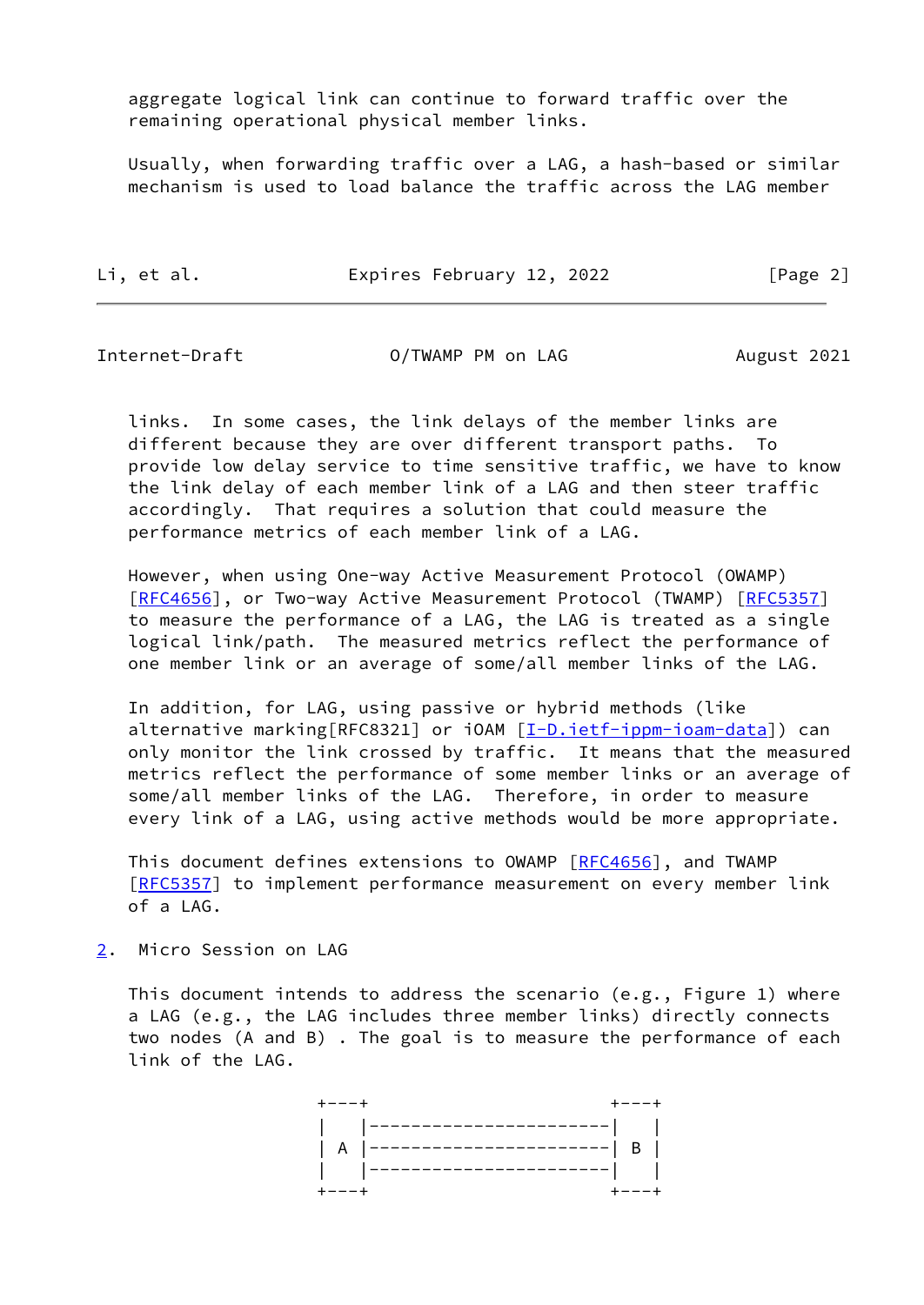### Figure 1: PM for LAG

 To measure performance metrics of every member link of a LAG, multiple sessions (one session for each member link) need to be established between the two hosts that are connected by the LAG. These sessions are called micro sessions for the remainder of this document.

 All micro sessions of a LAG share the same Sender Address, Receiver Address. As for the Sender Port and Receiver Port, the micro sessions may share the same Sender Port and Receiver Port pair, or

| Li, et al.<br>Expires February 12, 2022 | [Page 3] |
|-----------------------------------------|----------|
|-----------------------------------------|----------|

<span id="page-3-1"></span>Internet-Draft O/TWAMP PM on LAG August 2021

 each micro session is configured with a different Sender Port and Receiver Port pair. But from simplifying operation point of view, the former is recommended.

 In addition, with micro sessions, there needs a way to correlate a session with a member link. For example, when the Server/Reflector/ Receiver receives a Control or Test packet, it needs to know from which member link the packet is received, and correlate it with a micro session. This is different from the existing OWAMP [[RFC4656](https://datatracker.ietf.org/doc/pdf/rfc4656)], or TWAMP [\[RFC5357](https://datatracker.ietf.org/doc/pdf/rfc5357)]

 This document defines new command types to indicate that a session is a micro session. The details are described in Sections [3](#page-3-0) and [4](#page-4-1) of this document. Upon receiving a Control/Test packet, the receiver uses the receiving link's identifier to correlate the packet to a particular micro session. In addition, Test packets may need to carry the member link information for validation checking. For example, when a Session-Sender receives a Test packet, it may need to check whether the Test packet is from the expected member link.

<span id="page-3-0"></span>[3](#page-3-0). Mirco OWAMP Session

 This document assumes that the OWAMP Server and the OWAMP Receiver of an OWAMP micro session are at the same host.

<span id="page-3-2"></span>[3.1](#page-3-2). Micro OWAMP-Control

 To support the micro OWAMP session, a new command, referred to as Request-OW-Micro-Session (TBD1), is defined in this document. The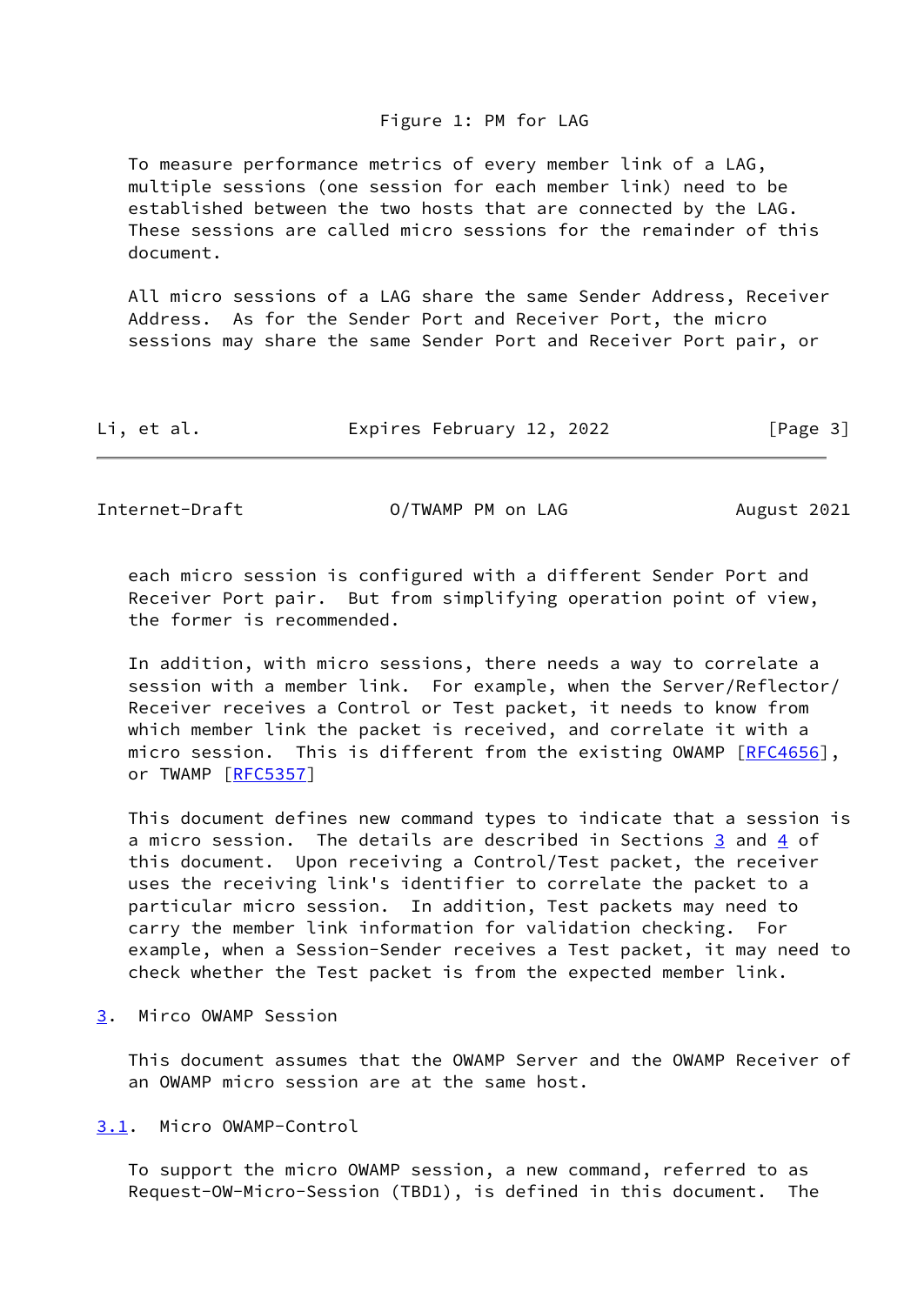Request-OW-Micro-Session command is based on the OWAMP Request- Session command, and uses the message format as described in Section 3.5 of OWAMP [\[RFC4656](https://datatracker.ietf.org/doc/pdf/rfc4656)]. Test session creation of micro OWAMP session follows the same procedure as defined in **Section 3.5** of OWAMP [\[RFC4656](https://datatracker.ietf.org/doc/pdf/rfc4656)] with the following additions:

 When a OWAMP Server receives a Request-OW-Micro-Session command, if the Session is accepted, the OWAMP Server MUST build an association between the session and the member link from which the Request- Session message is received.

<span id="page-4-0"></span>[3.2](#page-4-0). Micro OWAMP-Test

 Micro OWAMP-Test reuses the OWAMP-Test packet format and procedures as defined in [Section 4](#page-4-1) of OWAMP [\[RFC4656](https://datatracker.ietf.org/doc/pdf/rfc4656)] with the following additions:

 The micro OWAMP Sender MUST send the micro OWAMP-Test packets over the member link with which the session is associated. When receives

| Li, et al. | Expires February 12, 2022 |  | [Page 4] |  |
|------------|---------------------------|--|----------|--|
|            |                           |  |          |  |

<span id="page-4-2"></span>Internet-Draft O/TWAMP PM on LAG August 2021

 a Test packet, the micro OWAMP receiver MUST use the member link from which the Test packet is received to correlate the micro OWAMP session. If there is no such a session, the Test packet MUST be discarded.

<span id="page-4-1"></span>[4](#page-4-1). Mirco TWAMP Session

 As above, this document assumes that the TWAMP Server and the TWAMP Session-Reflector of a micro OWAMP session are at the same host.

<span id="page-4-3"></span>[4.1](#page-4-3). Micro TWAMP-Control

 To support the micro TWAMP session, a new command, referred to as Request-TW-Micro-Session (TBD2), is defined in this document. The Request-TW-Micro-Session command is based on the TWAMP Request- Session command, and uses the message format as described in Section 3.5 of TWAMP [\[RFC5357](https://datatracker.ietf.org/doc/pdf/rfc5357)]. Test session creation of micro TWAMP session follows the same procedure as defined in Section 3.5 of TWAMP [\[RFC5357](https://datatracker.ietf.org/doc/pdf/rfc5357)] with the following additions:

 When a micro TWAMP Server receives a Request-TW-Micro-Session command, if the micro TWAMP Session is accepted, the micro TWAMP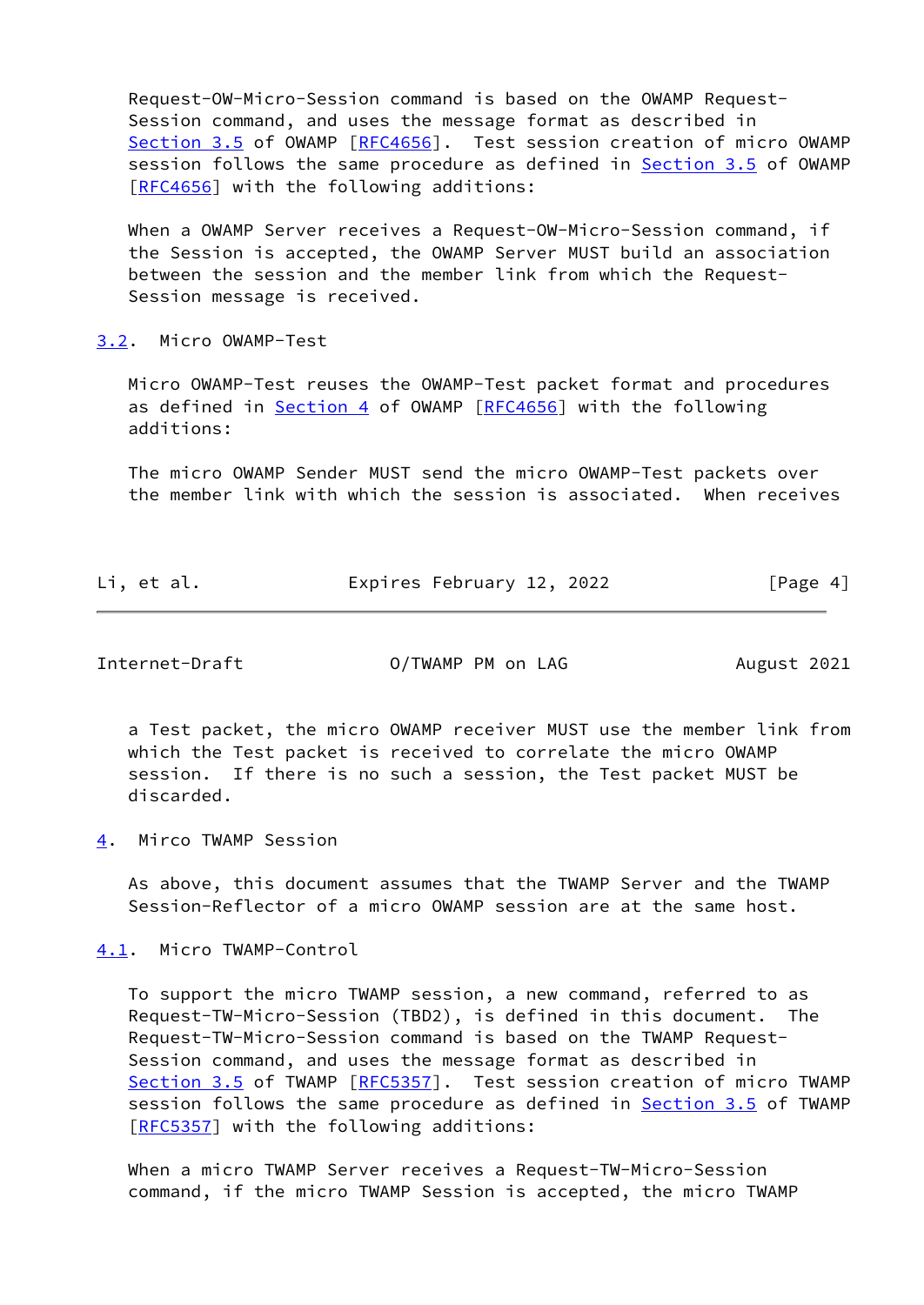Server MUST build an association between the session and the member link from which the Request-Session message is received.

<span id="page-5-0"></span>[4.2](#page-5-0). Micro TWAMP-Test

 The micro TWAMP-Test protocol is based on the TWAMP-Test protocol [\[RFC5357](https://datatracker.ietf.org/doc/pdf/rfc5357)] with the following extensions.

<span id="page-5-1"></span>[4.2.1](#page-5-1). Sender Behavior

 In addition to inheriting the TWAMP sender behavior as defined Section [4.1 of \[RFC5357\]](https://datatracker.ietf.org/doc/pdf/rfc5357#section-4.1), the micro TWAMP Session-Sender MUST send the micro TWAMP-Test packets over the member link with which the session is associated.

 When sending the Test packet, the micro TWAMP Session-Sender MUST put the Sender member link identifier that is associated with the micro TWAMP session in the Sender Member Link ID. If the Session-Sender knows the Reflector member link identifier, it MUST put it in the Reflector Member Link ID fields (see Figure 2 and Figure 3). Otherwise, the Reflector Member Link ID field MUST be set to zero.

 The Session-Sender uses the Sender member link identifier to check whether a reflected Test packet is received from the member link associated with the correct micro TWAMP session. Therefore, it is carried in the Sender Member Link ID field of a Test packet and sent

| Li, et al. | Expires February 12, 2022 | [Page 5] |
|------------|---------------------------|----------|
|------------|---------------------------|----------|

Internet-Draft 0/TWAMP PM on LAG August 2021

 to the Session-Reflector. Then it will be sent back by the Session- Reflector with the reflected Test packet.

 The Reflector member link identifier carried in the Reflector Member Link ID field is used by the Session-Receiver to check whether a Test packet is received from the member link associated with the correct micro TWAMP session. It means that the Session-Sender has to learn the Reflector member link identifier. Once the Session-Sender knows the Reflector member link identifier, it MUST put the identifier in the Reflector Member Link ID field (see Figure 2 or Figure 3) of the Test packets that will be sent to the Session-Reflector. The Reflector member link identifier can be obtained from pre configuration or learned through the control plane or data plane (e.g., learned from a reflected Test packet). How to obtain/learn the Reflector member link identifier is out of the scope of this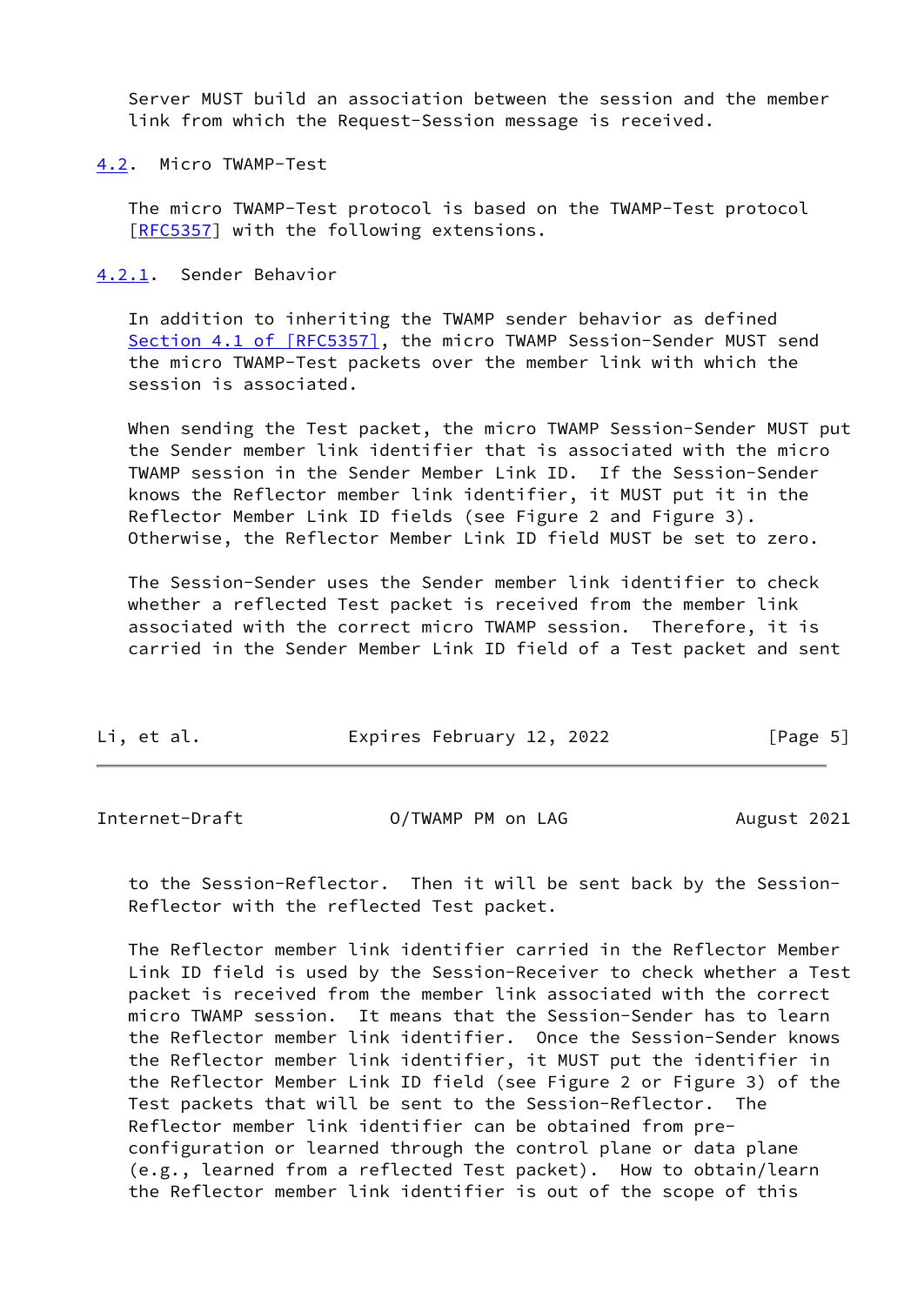document.

 When receives a reflected Test packet, the micro TWAMP Session-Sender MUST use the receiving member link to correlate the reflected Test packet to a micro TWAMP session. If there is no such a session, the reflected Test packet MUST be discarded. If a matched session exists, the Session-Sender MUST use the identifier carried in the Sender Member Link ID field to validate whether the reflected Test packet is correctly transmitted over the expected member link. If the validation failed, the Test packet MUST be discarded.

## <span id="page-6-0"></span>[4.2.1.1](#page-6-0). Packet Format and Content

 The micro TWAMP Session-Sender packet format is based on the TWAMP Session-Sender packet format as defined in Section [4.1.2 of](https://datatracker.ietf.org/doc/pdf/rfc5357#section-4.1.2)  [\[RFC5357\]](https://datatracker.ietf.org/doc/pdf/rfc5357#section-4.1.2). Two new fields (Sender Member Link ID and Reflector Member Link ID) are added to carry the LAG member link identifiers. The formats are as below:

For unauthenticated mode:

Li, et al. Expires February 12, 2022 [Page 6]

Internet-Draft O/TWAMP PM on LAG August 2021

 $0$  1 2 3 0 1 2 3 4 5 6 7 8 9 0 1 2 3 4 5 6 7 8 9 0 1 2 3 4 5 6 7 8 9 0 1 +-+-+-+-+-+-+-+-+-+-+-+-+-+-+-+-+-+-+-+-+-+-+-+-+-+-+-+-+-+-+-+-+ Sequence Number +-+-+-+-+-+-+-+-+-+-+-+-+-+-+-+-+-+-+-+-+-+-+-+-+-+-+-+-+-+-+-+-+ | Timestamp | | | +-+-+-+-+-+-+-+-+-+-+-+-+-+-+-+-+-+-+-+-+-+-+-+-+-+-+-+-+-+-+-+-+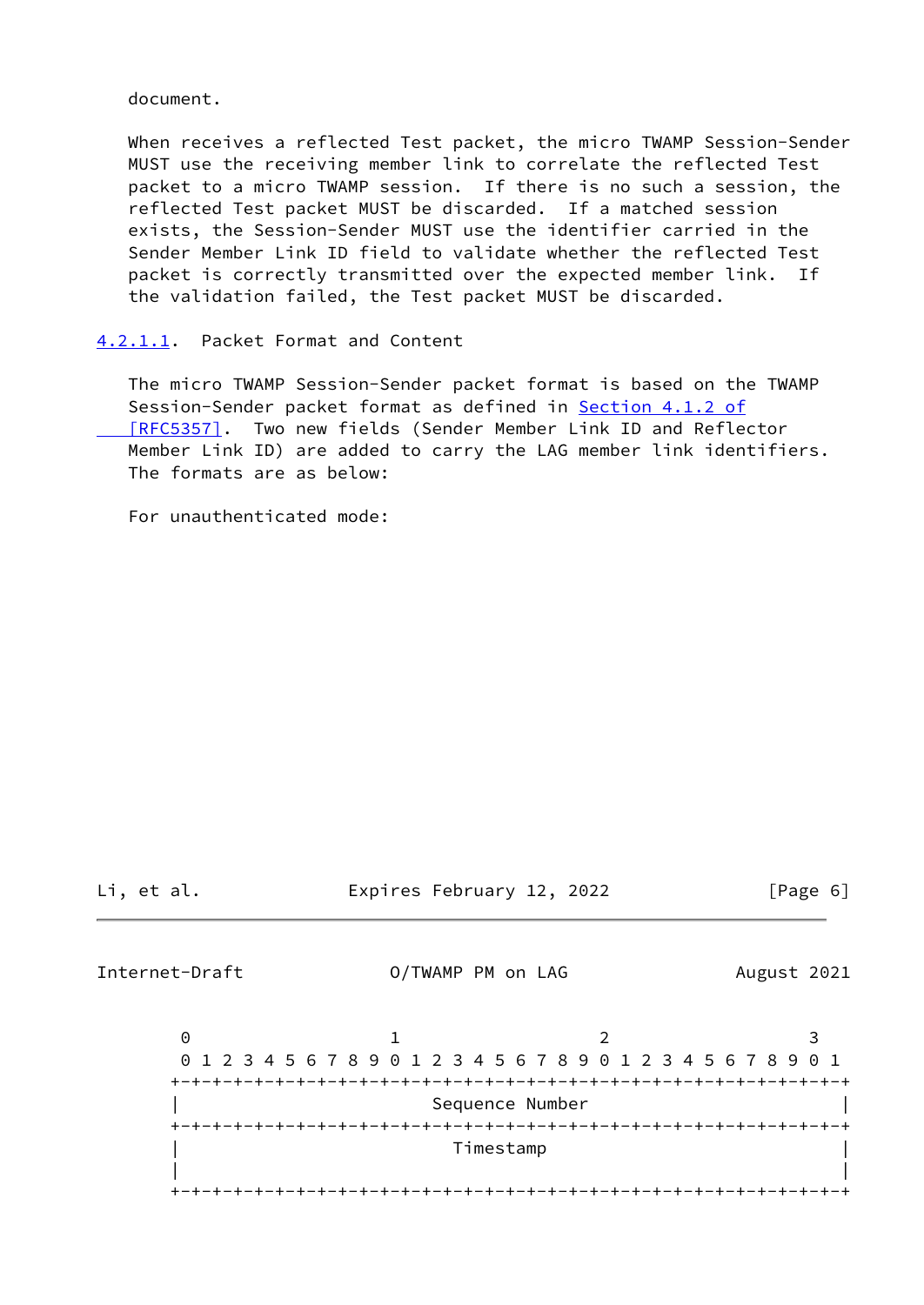| Error Estimate                                       |                | MBZ                      |  |
|------------------------------------------------------|----------------|--------------------------|--|
| +-+-+-+-+-+-+-+-+-+-+-+-+-+<br>Sender Member Link ID |                | Reflector Member Link ID |  |
|                                                      |                |                          |  |
|                                                      | Packet Padding |                          |  |
|                                                      |                |                          |  |
|                                                      |                |                          |  |

Figure 2: Session-Sender Packet format in Unauthenticated Mode

For authenticated mode:

<span id="page-7-0"></span>

| Li, et al.     | Expires February 12, 2022 | [Page 7]    |
|----------------|---------------------------|-------------|
| Internet-Draft | O/TWAMP PM on LAG         | August 2021 |
| 0              |                           |             |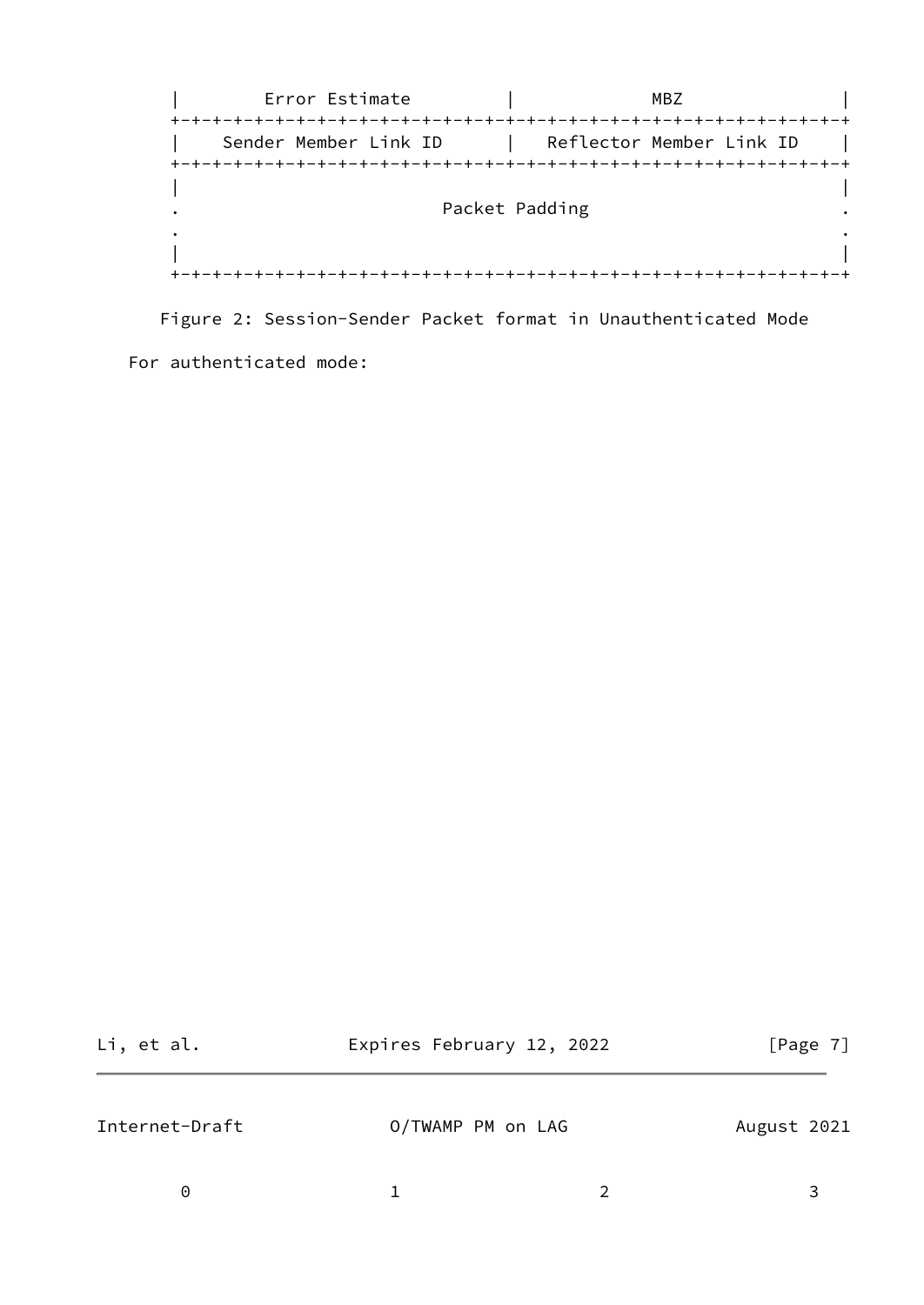0 1 2 3 4 5 6 7 8 9 0 1 2 3 4 5 6 7 8 9 0 1 2 3 4 5 6 7 8 9 0 1 +-+-+-+-+-+-+-+-+-+-+-+-+-+-+-+-+-+-+-+-+-+-+-+-+-+-+-+-+-+-+-+-+ Sequence Number +-+-+-+-+-+-+-+-+-+-+-+-+-+-+-+-+-+-+-+-+-+-+-+-+-+-+-+-+-+-+-+-+ | | MBZ (12 octets) | | +-+-+-+-+-+-+-+-+-+-+-+-+-+-+-+-+-+-+-+-+-+-+-+-+-+-+-+-+-+-+-+-+ | Timestamp | | | +-+-+-+-+-+-+-+-+-+-+-+-+-+-+-+-+-+-+-+-+-+-+-+-+-+-+-+-+-+-+-+-+ | Error Estimate | MBZ | +-+-+-+-+-+-+-+-+-+-+-+-+-+-+-+-+-+-+-+-+-+-+-+-+-+-+-+-+-+-+-+-+ Sender Member Link ID | Reflector Member Link ID +-+-+-+-+-+-+-+-+-+-+-+-+-+-+-+-+-+-+-+-+-+-+-+-+-+-+-+-+-+-+-+-+ | | HMAC (16 octets) | | | | +-+-+-+-+-+-+-+-+-+-+-+-+-+-+-+-+-+-+-+-+-+-+-+-+-+-+-+-+-+-+-+-+ | | . Packet Padding . . . | | +-+-+-+-+-+-+-+-+-+-+-+-+-+-+-+-+-+-+-+-+-+-+-+-+-+-+-+-+-+-+-+-+

Figure 3: Session-Sender Packet Format in Authenticated Mode

 Except for the Sender/Reflector Member Link ID field, all the other fields are the same as defined in Section 4.1.2 of TWAMP [\[RFC5357](https://datatracker.ietf.org/doc/pdf/rfc5357)], which is defined in **Section 4.1.2** of OWAMP [[RFC4656\]](https://datatracker.ietf.org/doc/pdf/rfc4656). Therefore, it follows the same procedure and guidelines as defined in **Section 4.1.2** of TWAMP [\[RFC5357](https://datatracker.ietf.org/doc/pdf/rfc5357)].

 Sender Member Link ID (2-octets in length): it is defined to carry the LAG member link identifier of the Sender side. The value of the Sender Member Link ID MUST be unique at the Session-Sender.

 Reflector Member Link ID (2-octets in length): it is defined to carry the LAG member link identifier of the Reflector side. The value of the Reflector Member ID MUST be unique at the Session-Reflector.

# <span id="page-8-0"></span>[4.2.2](#page-8-0). Reflector Behavior

 The micro TWAMP Session-Reflector inherits the behaviors of a TWAMP Session-Reflector as defined in Section [4.2 of \[RFC5357\]](https://datatracker.ietf.org/doc/pdf/rfc5357#section-4.2).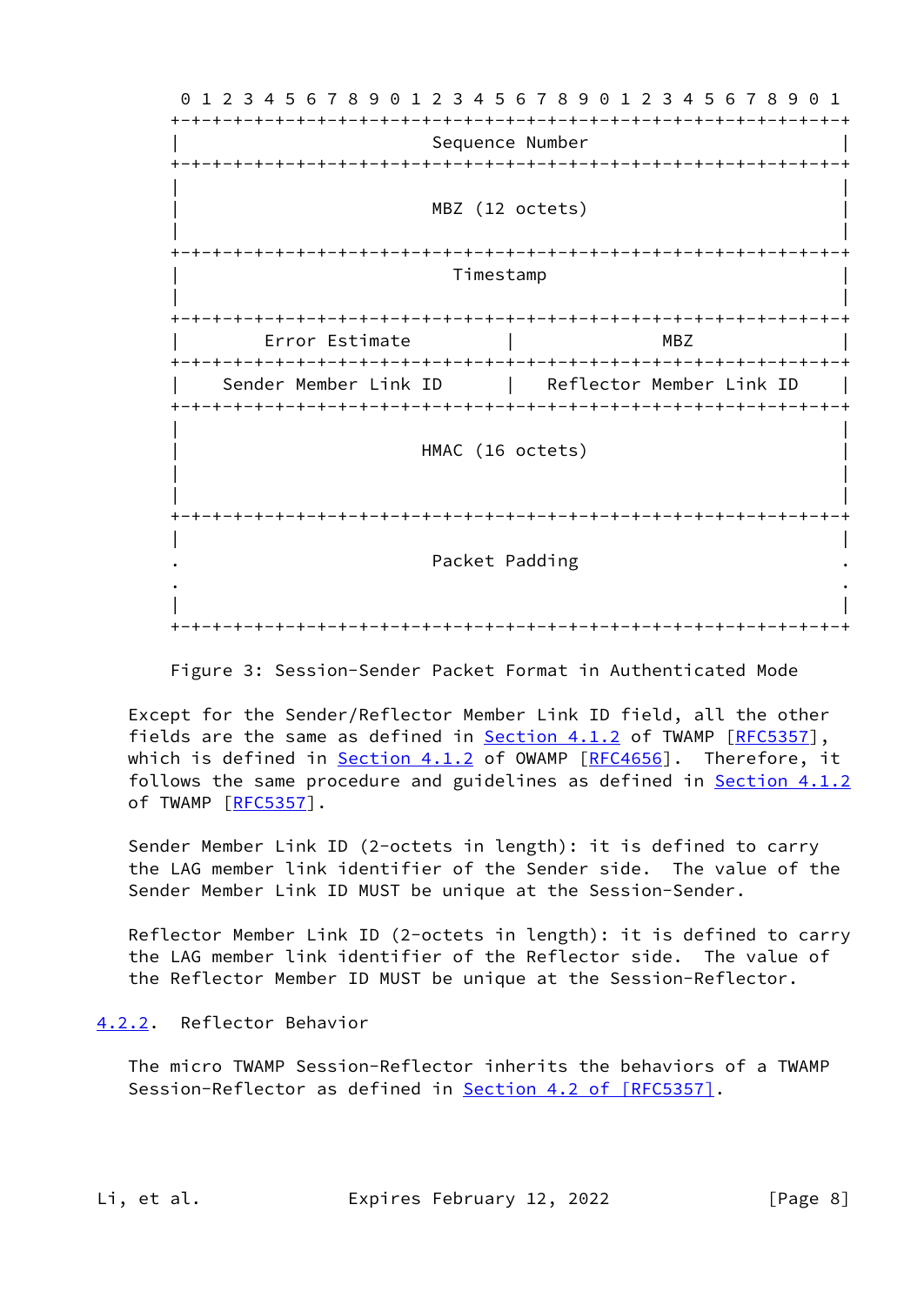Internet-Draft O/TWAMP PM on LAG August 2021

 In addition, when receives a Test packet, the micro TWAMP Session- Reflector MUST use the receiving member link to correlate the Test packet to a micro TWAMP session. If there is no such a session, the Test packet MUST be discarded. If Reflector Member Link ID is not zero, the Reflector MUST use the Reflector member link identifier to check whether it associates with the receiving member link. If it does not, the Test packet MUST be discarded.

 When sends a response to the received Test packet, the micro TWAMP Session-Sender MUST copy the Sender member link identifier from the received Test packet and put it in the Sender Member Link ID field of the reflected Test packet (see Figure 4 and Figure 5). In addition, the micro TWAMP Session-Reflector MUST fill the Reflector Member Link ID field (see Figure 2 or Figure 3) of the reflected Test packet with the member link identifier that is associated with the micro TWAMP session.

<span id="page-9-0"></span>[4.2.2.1](#page-9-0). Packet Format and Content

 The micro TWAMP Session-Reflector packet format is based on the TWAMP Session-Reflector packet format as defined in Section [4.2.1 of](https://datatracker.ietf.org/doc/pdf/rfc5357#section-4.2.1)  [\[RFC5357\]](https://datatracker.ietf.org/doc/pdf/rfc5357#section-4.2.1). Two new fields (Sender and Reflector Member Link ID) are added to carry the LAG member link identifiers. The formats are as below:

For unauthenticated mode: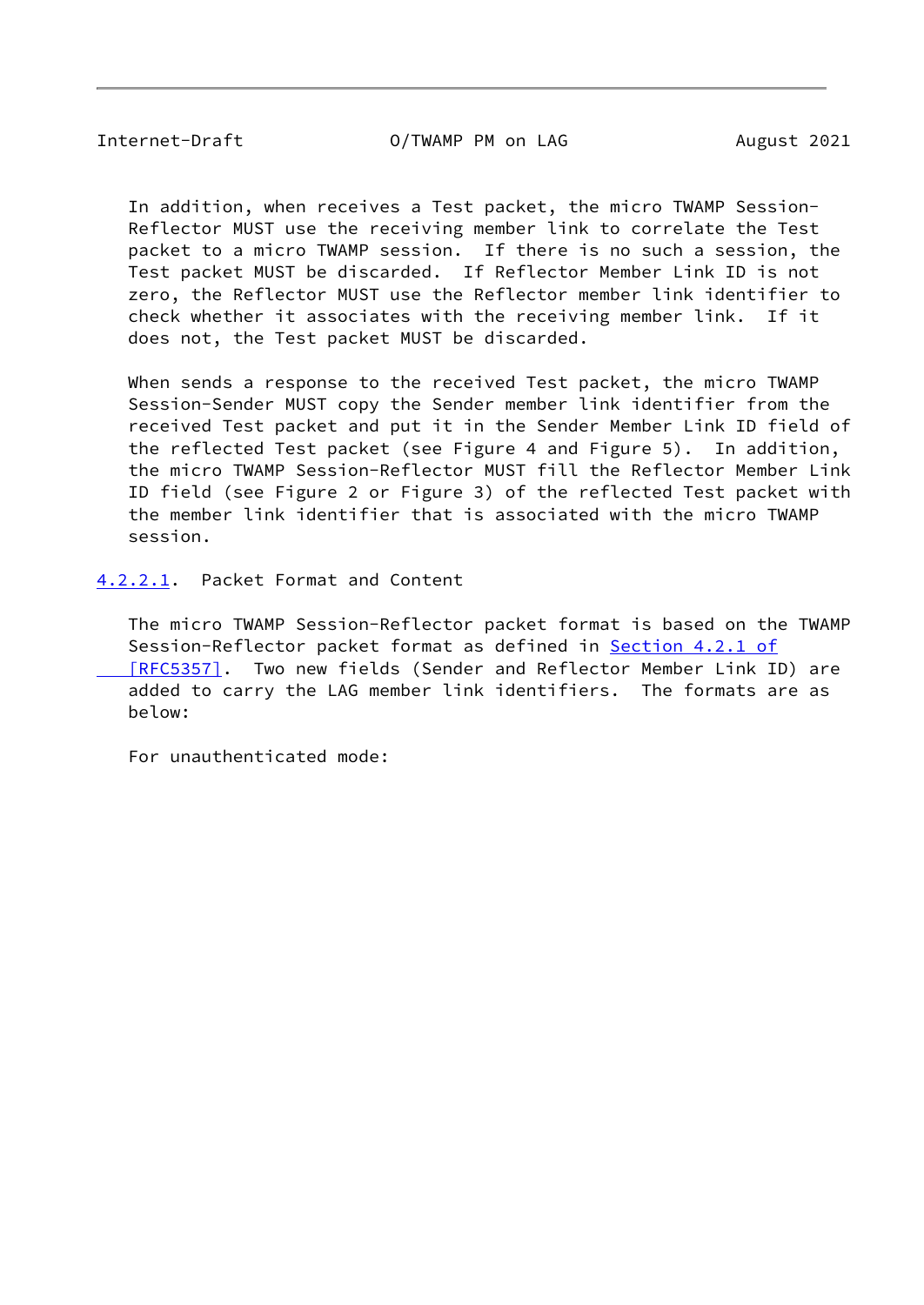Internet-Draft O/TWAMP PM on LAG August 2021

0 1 2 3 0 1 2 3 4 5 6 7 8 9 0 1 2 3 4 5 6 7 8 9 0 1 2 3 4 5 6 7 8 9 0 1 +-+-+-+-+-+-+-+-+-+-+-+-+-+-+-+-+-+-+-+-+-+-+-+-+-+-+-+-+-+-+-+-+ Sequence Number +-+-+-+-+-+-+-+-+-+-+-+-+-+-+-+-+-+-+-+-+-+-+-+-+-+-+-+-+-+-+-+-+ | Timestamp | | | +-+-+-+-+-+-+-+-+-+-+-+-+-+-+-+-+-+-+-+-+-+-+-+-+-+-+-+-+-+-+-+-+ | Error Estimate | MBZ | +-+-+-+-+-+-+-+-+-+-+-+-+-+-+-+-+-+-+-+-+-+-+-+-+-+-+-+-+-+-+-+-+ Receive Timestamp | | +-+-+-+-+-+-+-+-+-+-+-+-+-+-+-+-+-+-+-+-+-+-+-+-+-+-+-+-+-+-+-+-+ Sender Sequence Number +-+-+-+-+-+-+-+-+-+-+-+-+-+-+-+-+-+-+-+-+-+-+-+-+-+-+-+-+-+-+-+-+ Sender Timestamp | | +-+-+-+-+-+-+-+-+-+-+-+-+-+-+-+-+-+-+-+-+-+-+-+-+-+-+-+-+-+-+-+-+ Sender Error Estimate | Sender Member Link ID +-+-+-+-+-+-+-+-+-+-+-+-+-+-+-+-+-+-+-+-+-+-+-+-+-+-+-+-+-+-+-+-+ Sender TTL | MBZ | Reflector Member Link ID | +-+-+-+-+-+-+-+-+-+-+-+-+-+-+-+-+-+-+-+-+-+-+-+-+-+-+-+-+-+-+-+-+ | | . . Packet Padding . . | | +-+-+-+-+-+-+-+-+-+-+-+-+-+-+-+-+-+-+-+-+-+-+-+-+-+-+-+-+-+-+-+-+

 Figure 4: Session-Reflector Packet Format in Unauthenticated Mode For authenticated and encrypted modes:

0 1 2 3 0 1 2 3 4 5 6 7 8 9 0 1 2 3 4 5 6 7 8 9 0 1 2 3 4 5 6 7 8 9 0 1 +-+-+-+-+-+-+-+-+-+-+-+-+-+-+-+-+-+-+-+-+-+-+-+-+-+-+-+-+-+-+-+-+ Sequence Number +-+-+-+-+-+-+-+-+-+-+-+-+-+-+-+-+-+-+-+-+-+-+-+-+-+-+-+-+-+-+-+-+ MBZ (12 octets)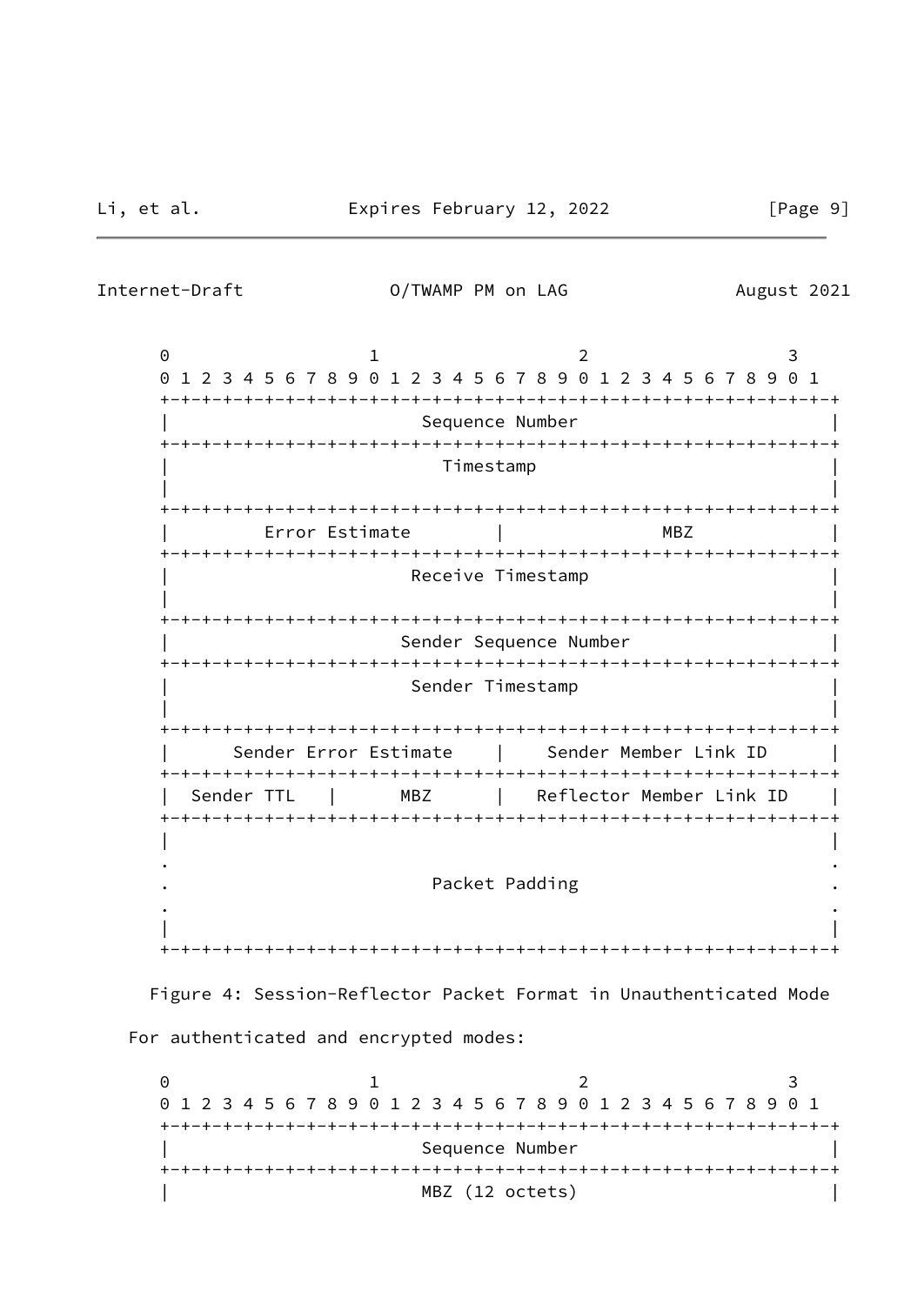

Li, et al.

Expires February 12, 2022

 $[Page 10]$ 

Internet-Draft

O/TWAMP PM on LAG

August 2021

Receive Timestamp MBZ (8 octets) Sender Sequence Number MBZ (12 octets) Sender Timestamp Sender Error Estimate +-+-+-+-+-+-+-+-+-+-+-+-+-+-+-+-+ MBZ (6 octets) Sender TTL +-+-+-+-+-+-+-+-+ MBZ (15 octets) HMAC (16 octets)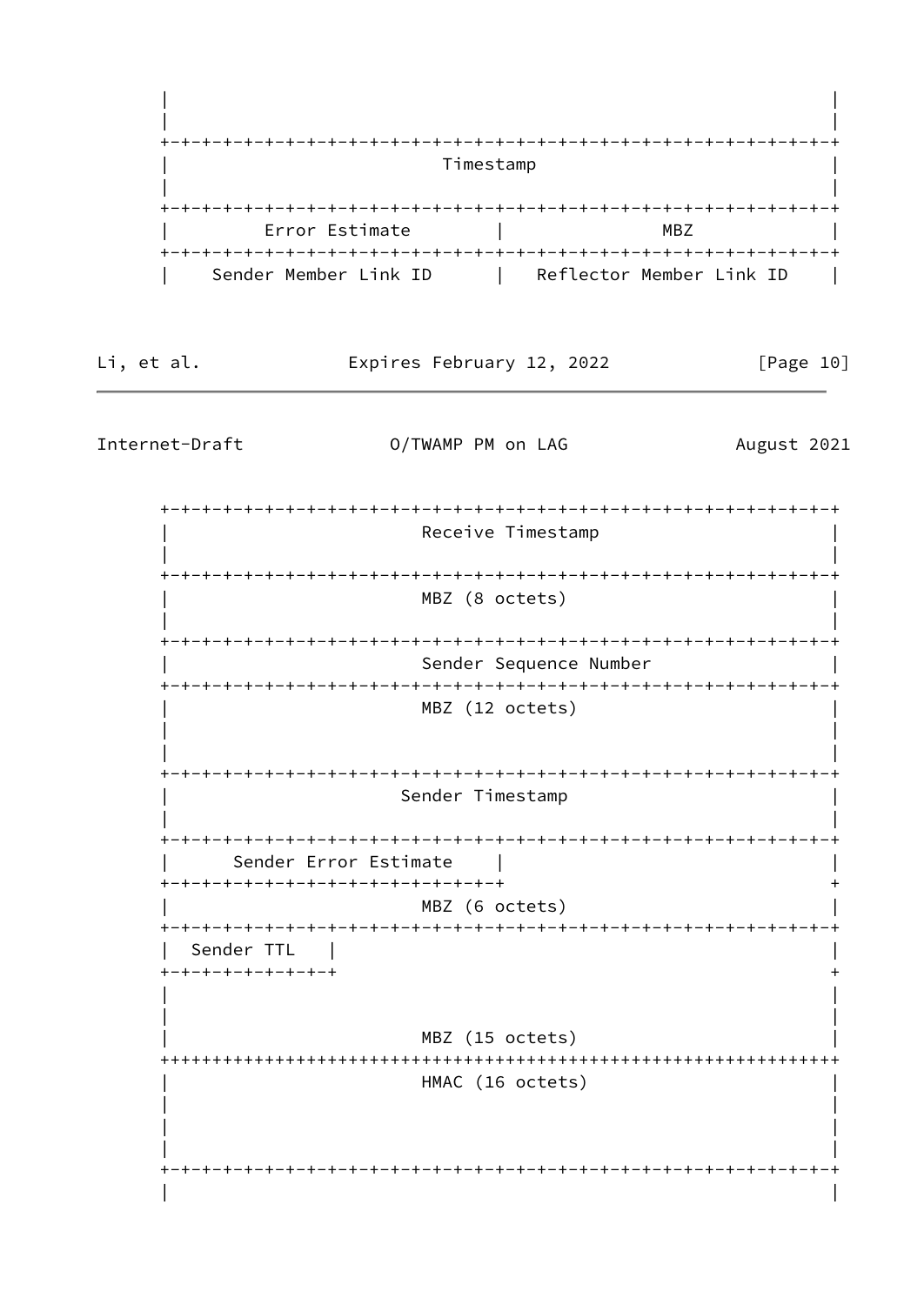#### . Packet Padding .

 . . | | +-+-+-+-+-+-+-+-+-+-+-+-+-+-+-+-+-+-+-+-+-+-+-+-+-+-+-+-+-+-+-+-+

Figure 5: Session-Reflector Packet Format in Authenticated Mode

 Except for the Sender/Reflector Member Link ID field, all the other fields are the same as defined in **Section 4.2.1** of TWAMP [\[RFC5357](https://datatracker.ietf.org/doc/pdf/rfc5357)]. Therefore, it follows the same procedure and guidelines as defined in [Section 4.2.1](#page-5-1) of TWAMP [\[RFC5357](https://datatracker.ietf.org/doc/pdf/rfc5357)].

 Sender Member Link ID (2-octets in length): it is defined to carry the LAG member link identifier of the Sender side. The value of the Sender Member Link ID MUST be unique at the Session-Sender.

| [Page 11]<br>Expires February 12, 2022<br>Li, et al. |  |
|------------------------------------------------------|--|
|------------------------------------------------------|--|

<span id="page-12-1"></span>Internet-Draft 0/TWAMP PM on LAG August 2021

 Reflector Member Link ID (2-octets in length): it is defined to carry the LAG member link identifier of the Reflector side. The value of the Reflector Member ID MUST be unique at the Session-Reflector.

<span id="page-12-0"></span>[5](#page-12-0). IANA Considerations

<span id="page-12-2"></span>[5.1](#page-12-2). Mico OWAMP-Control Command

 This document requires the IANA to allocate the following command type from OWAMP-Control Command Number Registry.

|      | Value Description        | Semantics Definition       |
|------|--------------------------|----------------------------|
| TBD1 | Request-OW-Micro-Session | This document, Section 3.1 |

<span id="page-12-3"></span>[5.2](#page-12-3). Mico TWAMP-Control Command

 This document requires the IANA to allocate the following command type from TWAMP-Control Command Number Registry.

| Value Description        | Semantics Definition              |
|--------------------------|-----------------------------------|
| Request-TW-Micro-Session | This document, <b>Section 4.1</b> |

<span id="page-12-4"></span>[6](#page-12-4). Security Considerations

This document does not introduce additional security requirements and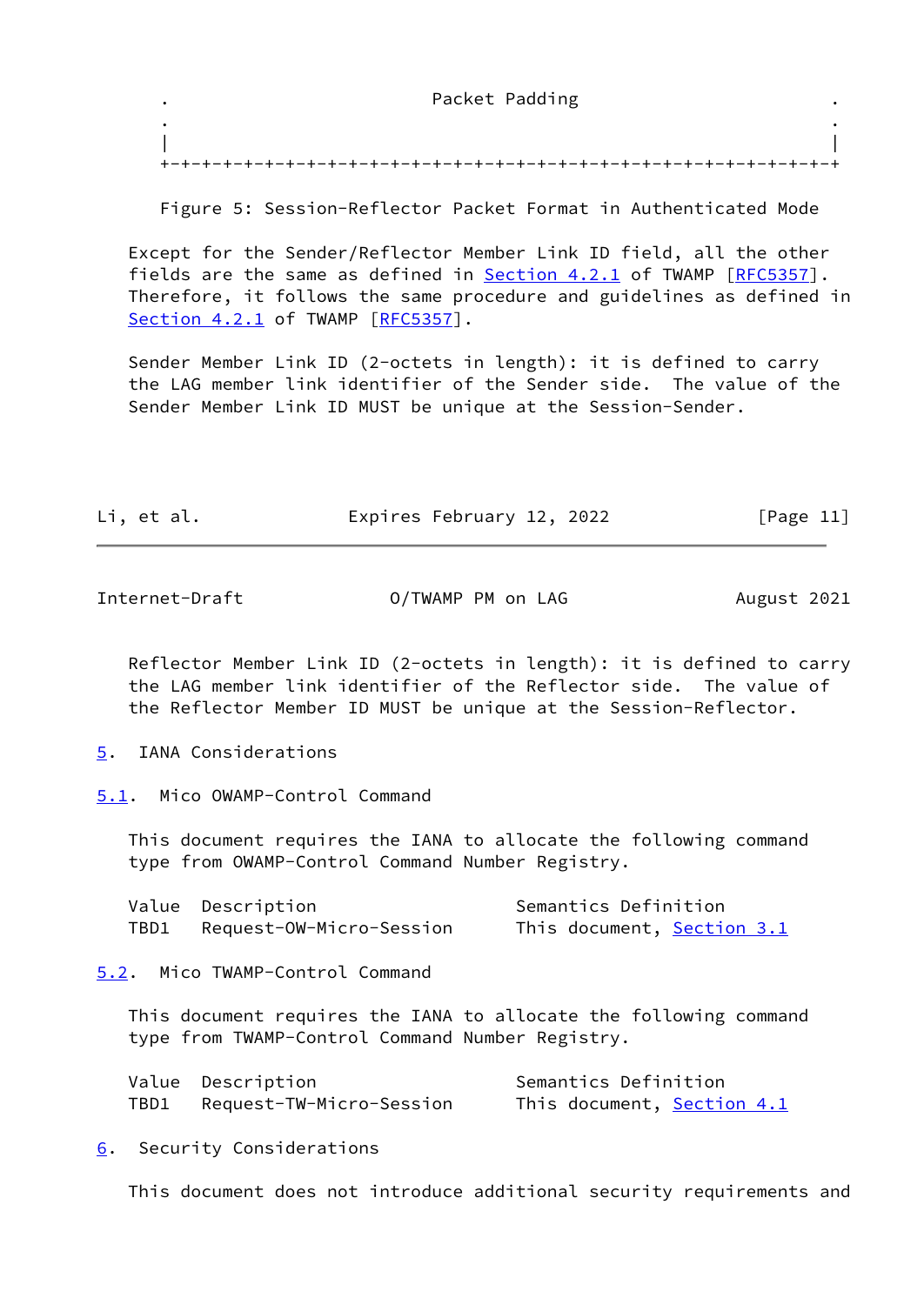mechanisms other than those described in [\[RFC4656](https://datatracker.ietf.org/doc/pdf/rfc4656)], and [\[RFC5357](https://datatracker.ietf.org/doc/pdf/rfc5357)].

<span id="page-13-0"></span>[7](#page-13-0). Acknowledgements

 The authors would like to thank Min Xiao, Fang Xin for the valuable comments to this work.

- <span id="page-13-1"></span>[8](#page-13-1). References
- <span id="page-13-2"></span>[8.1](#page-13-2). Normative References
	- [RFC2119] Bradner, S., "Key words for use in RFCs to Indicate Requirement Levels", [BCP 14](https://datatracker.ietf.org/doc/pdf/bcp14), [RFC 2119](https://datatracker.ietf.org/doc/pdf/rfc2119), DOI 10.17487/RFC2119, March 1997, <[https://www.rfc-editor.org/info/rfc2119>](https://www.rfc-editor.org/info/rfc2119).
	- [RFC4656] Shalunov, S., Teitelbaum, B., Karp, A., Boote, J., and M. Zekauskas, "A One-way Active Measurement Protocol (OWAMP)", [RFC 4656](https://datatracker.ietf.org/doc/pdf/rfc4656), DOI 10.17487/RFC4656, September 2006, <[https://www.rfc-editor.org/info/rfc4656>](https://www.rfc-editor.org/info/rfc4656).

| Li, et al. | Expires February 12, 2022 | [Page 12] |
|------------|---------------------------|-----------|
|------------|---------------------------|-----------|

<span id="page-13-4"></span>Internet-Draft 0/TWAMP PM on LAG August 2021

- [RFC5357] Hedayat, K., Krzanowski, R., Morton, A., Yum, K., and J. Babiarz, "A Two-Way Active Measurement Protocol (TWAMP)", [RFC 5357,](https://datatracker.ietf.org/doc/pdf/rfc5357) DOI 10.17487/RFC5357, October 2008, <[https://www.rfc-editor.org/info/rfc5357>](https://www.rfc-editor.org/info/rfc5357).
- [RFC8174] Leiba, B., "Ambiguity of Uppercase vs Lowercase in [RFC](https://datatracker.ietf.org/doc/pdf/rfc2119) [2119](https://datatracker.ietf.org/doc/pdf/rfc2119) Key Words", [BCP 14](https://datatracker.ietf.org/doc/pdf/bcp14), [RFC 8174,](https://datatracker.ietf.org/doc/pdf/rfc8174) DOI 10.17487/RFC8174, May 2017, [<https://www.rfc-editor.org/info/rfc8174](https://www.rfc-editor.org/info/rfc8174)>.

<span id="page-13-3"></span>[8.2](#page-13-3). Informative References

<span id="page-13-6"></span> [I-D.ietf-ippm-ioam-data] Brockners, F., Bhandari, S., and T. Mizrahi, "Data Fields for In-situ OAM", [draft-ietf-ippm-ioam-data-14](https://datatracker.ietf.org/doc/pdf/draft-ietf-ippm-ioam-data-14) (work in progress), June 2021.

<span id="page-13-5"></span> [IEEE802.1AX] IEEE Std. 802.1AX, "IEEE Standard for Local and